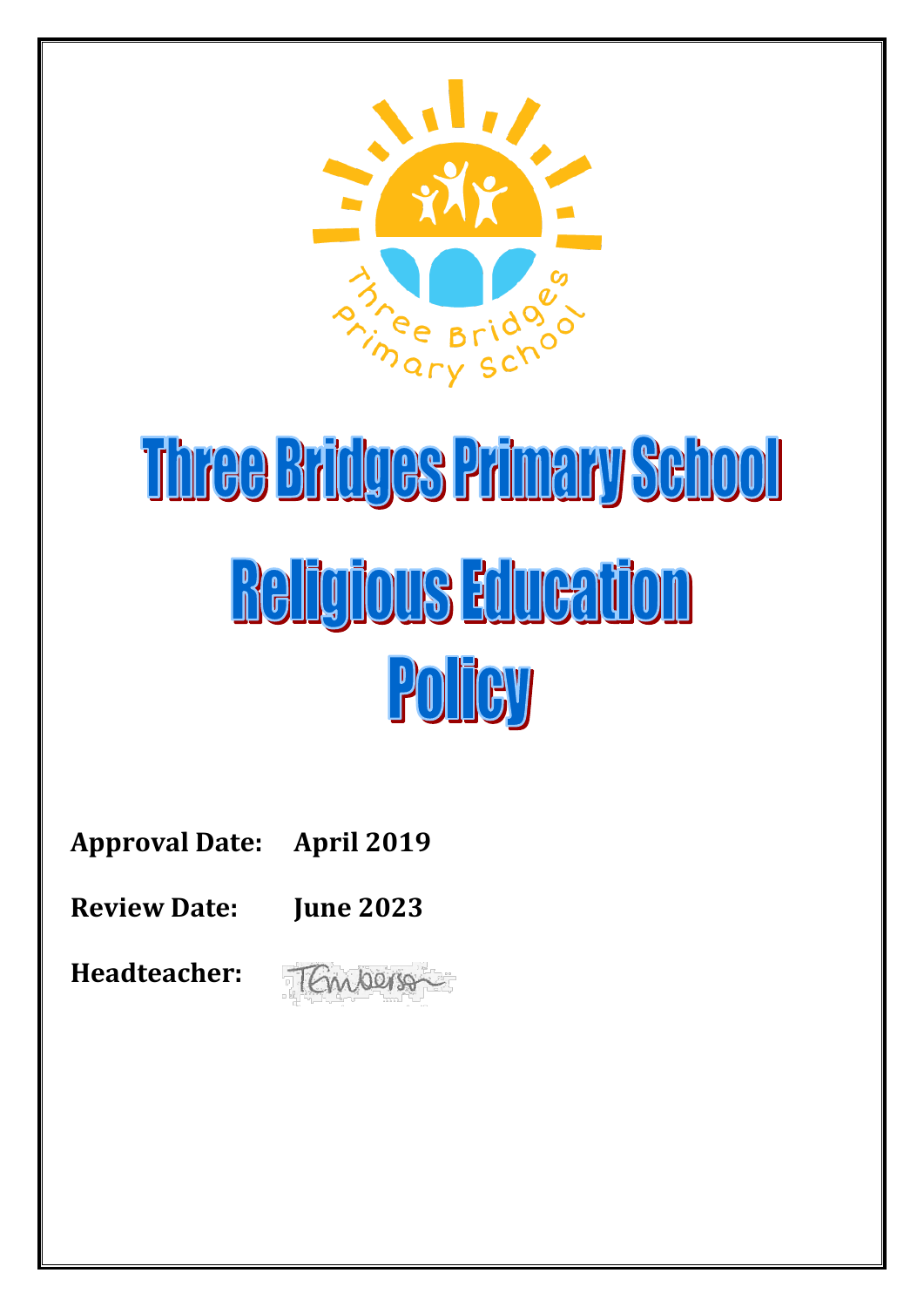#### **RELIGIOUS, SPIRITUAL & MORAL EDUCATION POLICY**

#### **AIMS**

Our school is part of a multicultural society and is not affiliated to any religious denomination. Our link with St. Richards Church is strong; however consideration is given to other faiths represented in the school.

We follow the Local Authority agreed syllabus for Religious Education (2020-2025). The syllabus aims to provide pupils with the substantive and disciplinary knowledge to understand the significance of religions and worldviews to allow them to develop their own personal insights understanding and the skills required to engage with the subject matter.

The aims set out below develop the skills needed to engage with the subject matter. They enable pupils to know and understand about religion and worldviews.

- A. Knowledge and Understanding
- Describe and explain beliefs and practices, recognising the diversity which exists within and between communities.
- Identify, discuss, and respond to sources of wisdom found in religion and worldviews.
- Investigate the nature and diversity of religious practices, ways of life and ways of expressing meaning.
- B. Application and Interpretation
- Interpret key concepts and ideas and apply them to questions of belonging, meaning and truth, expressing their own ideas and opinions.
- Draw conclusions about what enables different communities to live together respectfully for the well-being of all.
- Articulate clearly learning about beliefs, values and commitments and explain why they may be important in pupils' own and other people's lives.
- C. Analysis and Evaluation
- Justify their own ideas about how beliefs, practices and forms of expression influence individuals and communities.
- Express with increasing discernment their personal reflections and critical responses to questions and teachings about identity, diversity, meaning and value.
- Appreciate and appraise varied dimensions of religion linking these to British values.

(Page 9 of the Agreed Syllabus 2020)

We meet these 3 aims by using the Cornerstones 'Love to Celebrate Innovate Themes'.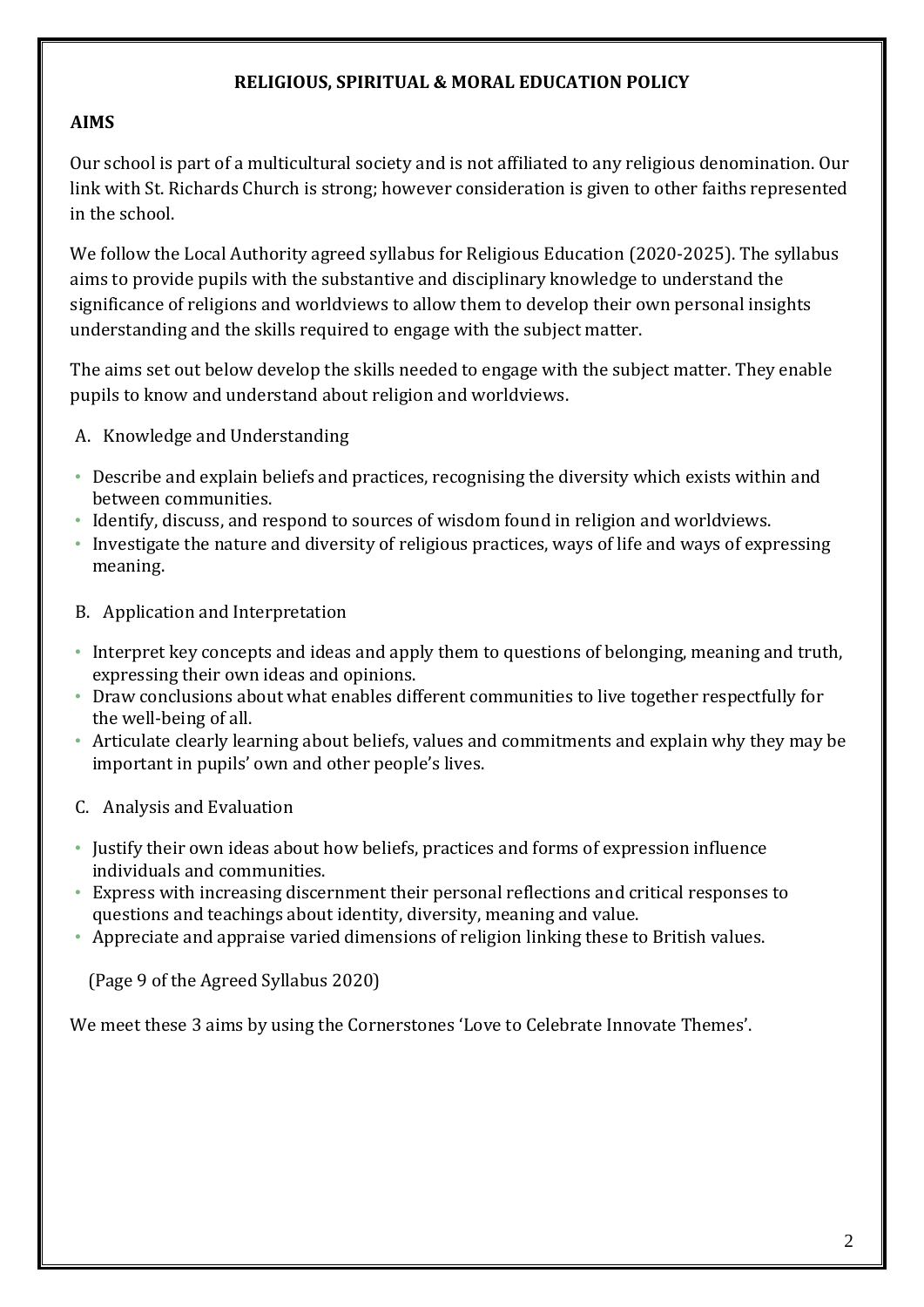

|                   | <b>Buddhism</b>   | <b>Christianity</b>          | <b>Hinduism</b>       | <b>Islam</b>                   | <b>Judaism</b>                        | <b>Sikhism</b>                          |
|-------------------|-------------------|------------------------------|-----------------------|--------------------------------|---------------------------------------|-----------------------------------------|
| Year 1            | Esala<br>Perahera | Harvest                      | Diwali                | Milad un<br>Nabi               | Purim                                 | Naam<br>Karan                           |
|                   | Summer            | Autumn                       | Autumn                | Autumn                         | Spring                                | Any term                                |
| Year <sub>2</sub> | Losar             | Christmas                    | Navratri              | Jumu'ah                        | Hanukkah                              | Anand<br>Karaj                          |
|                   | Spring            | Autumn                       | Autumn                | Any term                       | Autumn or<br>Spring                   | Any term                                |
| Year <sub>3</sub> | Vesak             | Lent                         | Ganesh<br>Chaturthi   | The Hajj                       | Shavuot                               | <b>Guru Nanak</b><br>Gurpurab<br>Autumn |
|                   | Summer            | Spring                       | Autumn                | Any term                       | Summer                                |                                         |
| Year <sub>4</sub> | Kathina           | <b>Holy Week</b><br>& Easter | Janmashtami           | Eid ul-Adha<br>Summer or       | Shabbat                               | Vaisakhi                                |
|                   | Autumn            | Spring                       | Autumn                | Autumn                         | Autumn                                | Spring                                  |
| Year <sub>5</sub> | Dharma<br>Day     | Pentecost                    | Holi                  | Ramadan<br>and Eid al-<br>Fitr | Passover                              | Guru Arjan<br>Gurpurab                  |
|                   | Summer            | Summer                       | Spring                | Summer                         | Spring                                | Summer                                  |
| Year <sub>6</sub> | Parinirvana       | Sunday                       | Kumbh Mela            | Lailat al<br>Miraj             | Rosh<br>Hashanah<br>and Yom<br>Kippur | <b>Banki</b><br>Chhor<br><b>Divas</b>   |
|                   | Spring            | Any term                     | Any term <sup>*</sup> | Summer                         | Autumn                                | Autumn                                  |

\*The Kumbh Mela happens every three years.

# **RE IN THE SCHOOL CURRICULUM**

RE is a statutory subject of the school curriculum of maintained schools. Academies and free schools are contractually required through the terms of their funding to make provision for the teaching of RE to all pupils on the school roll. Alongside the subject's contribution to pupils' mental, cognitive and linguistic development, RE offers distinctive opportunities to promote pupils' spiritual, moral, social and cultural development. RE lessons should offer a structured and safe space during curriculum time for reflection, discussion, dialogue and debate. Lessons should also allow for timely and sensitive responses to be made to unforeseen events of a religious, moral or philosophical nature, whether local, national or global. (pages 9 and 10 of Agreed Syllabus 2020)

#### **THE BREADTH OF RE**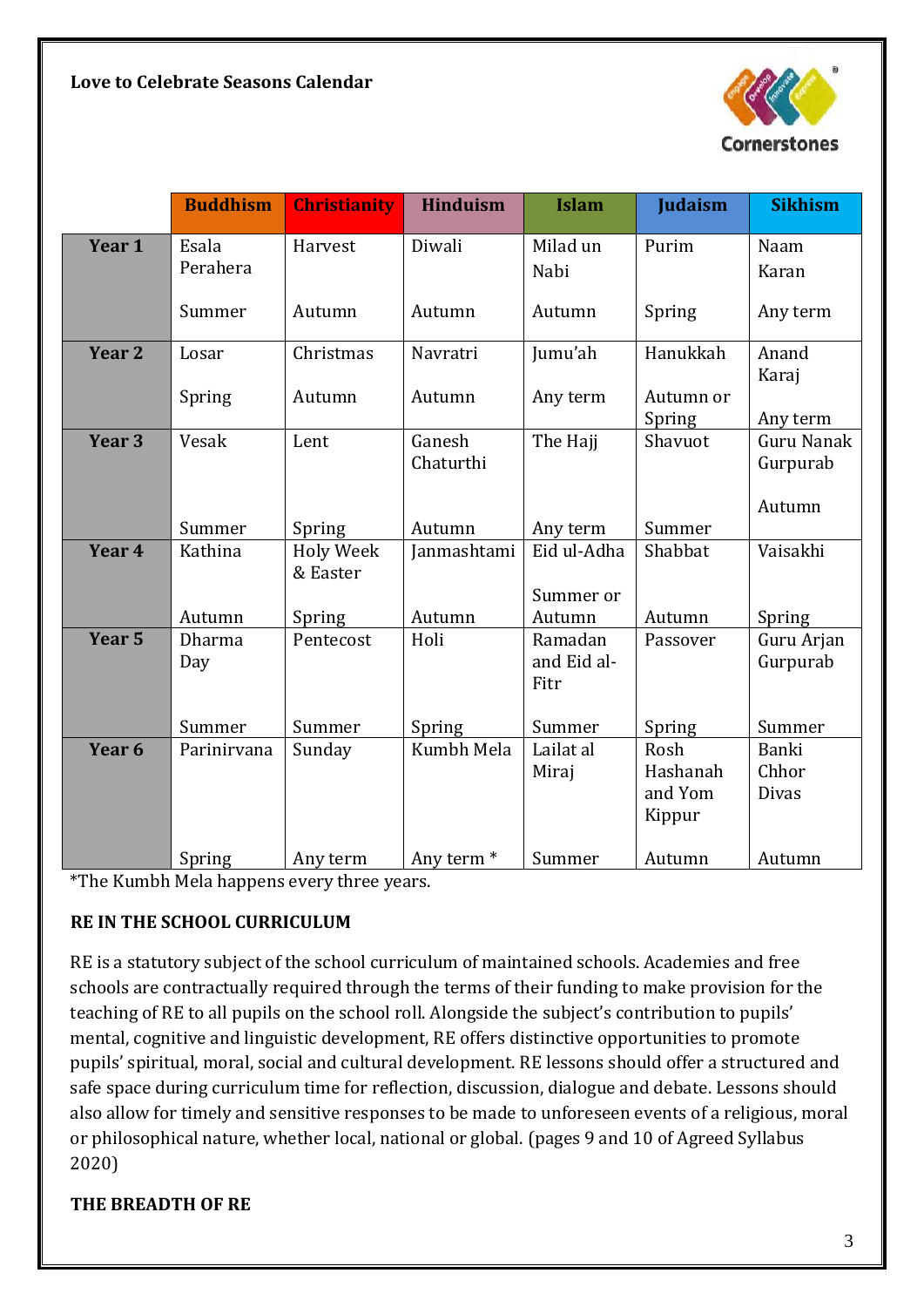The law requires that local authority RE agreed syllabuses and RE syllabuses used in academies that are not designated with a religious character 'must reflect the fact that the religious traditions in Great Britain are in the main Christian, while taking account of the teaching and practices of the other principal religions represented in Great Britain' (Education Act 1996). This means that from the ages of 5 to 19 pupils in schools learn about diverse religions and worldviews including Christianity and the other principal religions. All schools need to recognise the diversity of the UK and the importance of learning about its religions and worldviews, including those with a significant local presence (page 10 of Agreed Syllabus 2020).

# **RELIGIOUS EDUCATION IN THE EARLY YEARS FOUNDATION STAGE**

Pupils in the EYFS should explore a variety of religious and worldviews by identifying special people, books, times, places, and objects, and (where appropriate) by visiting places of worship. Pupils should listen to, discuss, and ask questions about stories from a variety of sources, religions, and worldviews. Pupils can be introduced to subject specific vocabulary and use all their senses to explore beliefs, practices, and forms of expression. Pupils should be encouraged to ask questions and reflect on their own feelings and experiences.

Pupils should use their imagination and curiosity to develop their appreciation for the world in which they live.

Pupils are assessed against the EYFS Profile in all Areas of Learning at the end of their Reception year. Religious education can be woven into all seven Areas of Learning, through a creative and inspiring curriculum which reflects the demographic of individual cohorts. Religious education is not currently assessed as a stand-alone subject (in most schools) for Reception pupils. (Agreed Syllabus page 13)

RE in the EYFS should focus on developing pupils questioning skills through good Early Years practice in communication skills. Therefore, teachers may wish to centre their RE teaching and learning around some key enquiry-based questions. RE in the EYFS should focus on developing pupils questioning skills through good Early Years practice in communication skills. Therefore, teachers may wish to centre their RE teaching and learning around some key enquiry-based questions. (Agreed Syllabus page 20)

# **Some possible enquiry questions could be:**

# **Who are special people?**

- Pupils can explore who are the special people in their lives and what makes them special.
- Links can be made to religious leaders/ important figures and what makes them special to people belonging to that faith.

# **What are special books?**

- Pupils can explore different religious text and what makes them special for people of those faiths.
- Pupils can make links to special books in their lives and how they handle them with care and respect.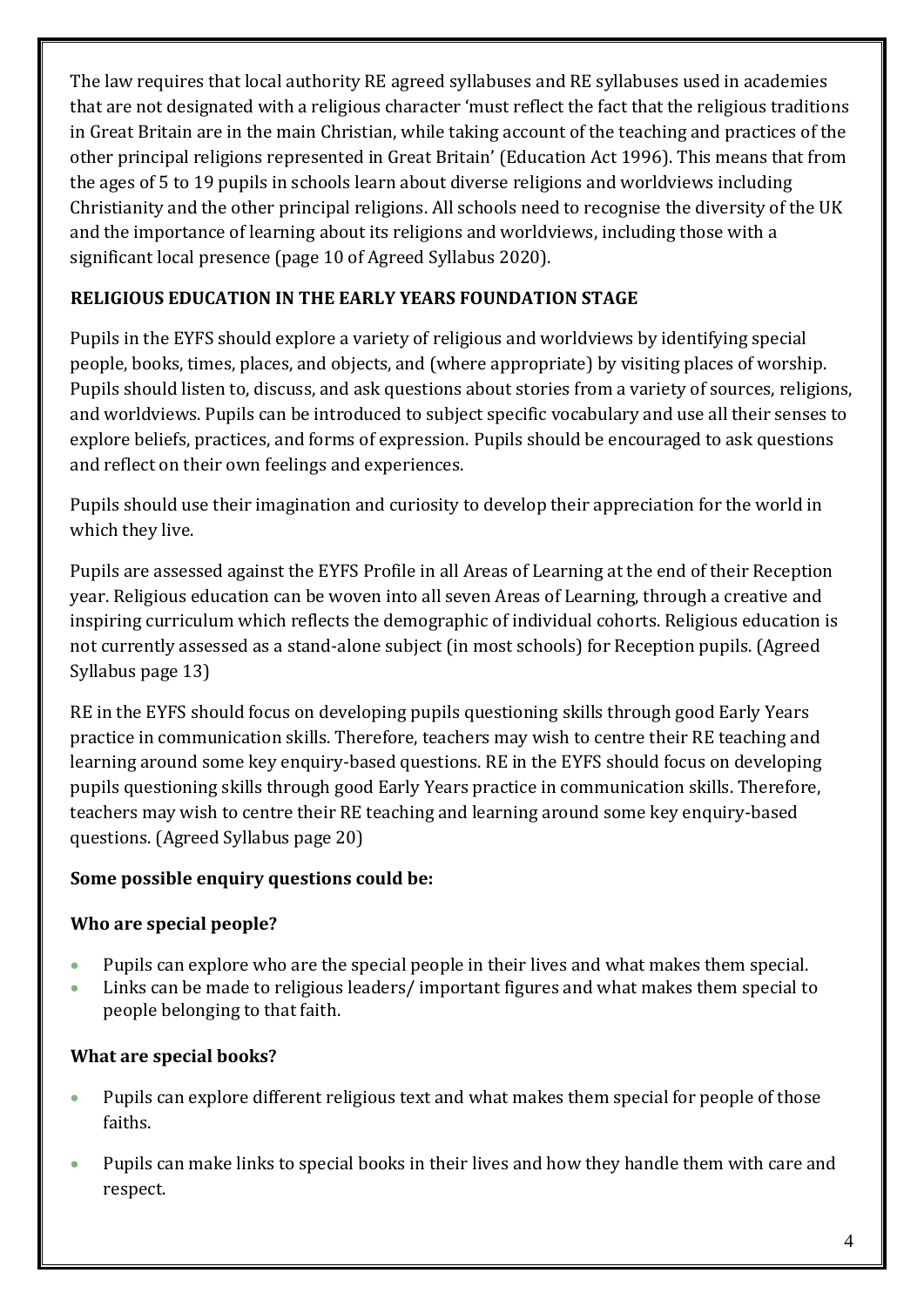#### **Which places are special?**

- Pupils can visit places of worship and discuss why people visit them.
- Pupils can make links to special places in their own lives and discuss and ask questions about why those places are special to each other.

#### **What times are special?**

- Pupils can explore festivals and celebrations from various cultures and religions.
- Pupils can share special times that they share with their families and discuss and ask each other questions.

#### **What are special objects and symbols?**

- Pupils can look at religious symbols and objects and their meanings.
- Pupils can share some of their own special objects and discuss how they handle them with care and respect.

(Agreed Syllabus page 20)

# **RELIGIONS STUDIED in Key Stages 1 and 2**

In order to provide a broad and balanced religious education curriculum and to ensure statutory requirements are met Three Bridges Primary School ensures the following:

- a) Christianity will be studied throughout each key stage
- b) In Key Stage 1 at least one further principal religion will be studied and a further two will be studied in Key Stage 2
- c) We will include the religion of a community with a significant local presence
- d) We will endeavour to provide a secular worldview.

# **TEACHING RELIGIOUS EDUCATION TO CHILDREN WITH EXTRA NEEDS**

At Three Bridges Primary School we teach RE to all children, whatever their ability. The teaching of RE is a vital part of our school curriculum and we aim to provide a broad and balanced education for all our children. When teaching RE we ensure that we provide learning opportunities matched to the needs of children with learning difficulties. We take into account the targets set for individual children in their Support Plans. Children who are on the More Able and Talented Register will be supported by providing them with higher level critical thinking questions and reflections based on the religion being studied.

# **SCHOOL ASSEMBLY**

School assembly is used to encourage children to consider moral issues and social issues from the wider community or National events, western and non-western tales, folk stories and discussion. Assembly can provide moments of quiet reflection.